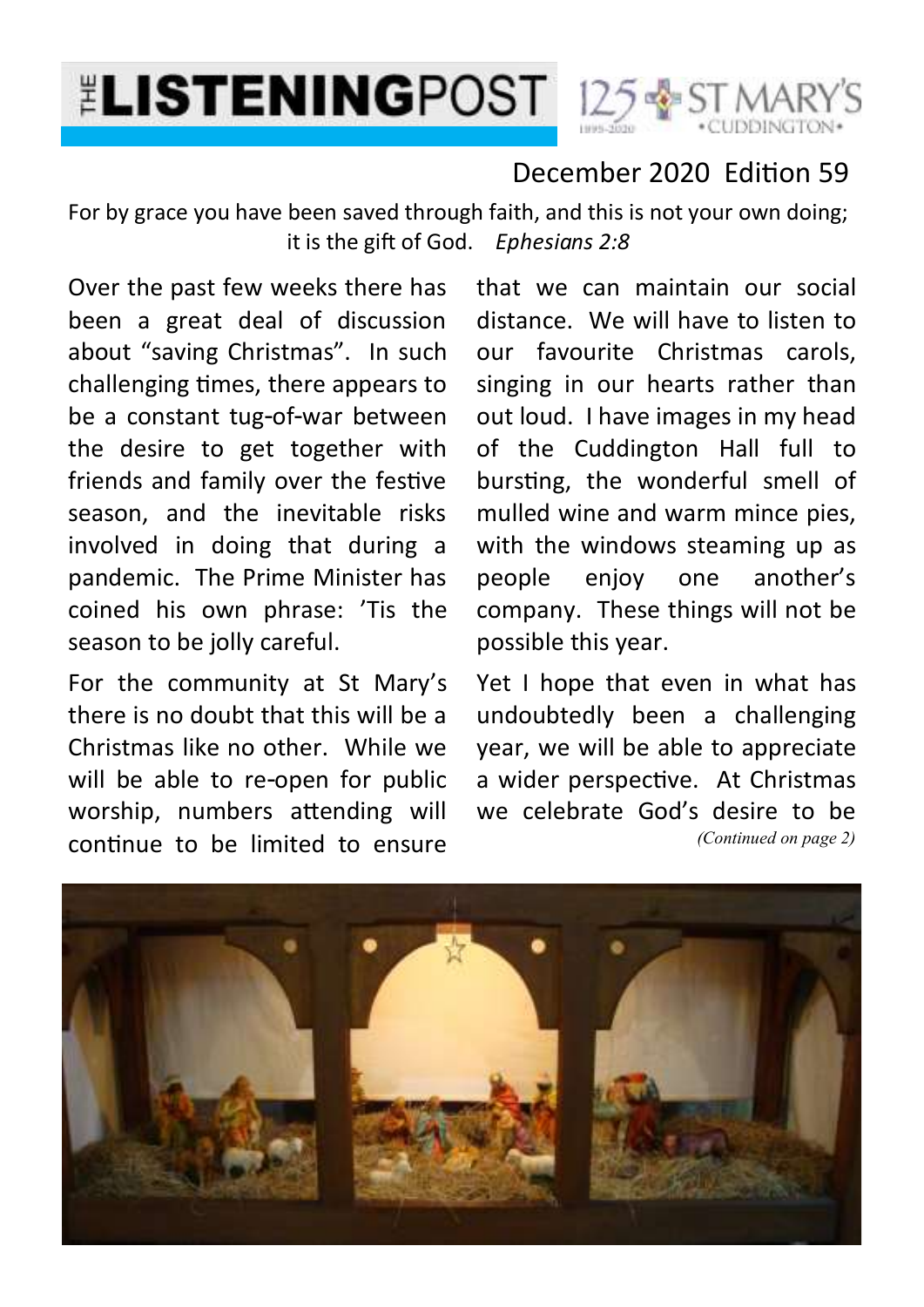#### *(Continued from page 1)*

with us. A desire so great that God took human form in a vulnerable baby and risked all that the world would then throw at him. These are some of my favourite words from the prayers used at Midnight Communion: "In this holy night heaven is come down to earth, and earth is raised to heaven." In the baby Jesus, God shows the most extraordinary connection with humanity, and invites us to recognise how that connects us with God. We are reminded that our lives belong to God, and that our calling is to be followers of that holy babe.

Whatever this year has been like for you, and however you're feeling about a very unusual Christmas, the good news is that God is with you. That God knows how you are feeling – the joy and delight; the pain and anguish. Christmas doesn't need to be saved by us because God is the one who saves – who has saved; who does save; and who will save.

When Bishop Jo was with us on the feast of Christ the King, she<br>set our  $125<sup>th</sup>$  anniversary set our 125<sup>th</sup> anniversary celebrations in the context of the history of St Mary's. Not just the 125 year history of the present church building, but the history of the Christian community here in Cuddington since long before that. She reminded us that our history is one of deep faith leading to boldness.

At the time the present church was built, the number of Sunday congregants was quite low – a particularly good Sunday saw 36 people receive communion. Yet the Churchwardens and PCC had a vision of a brighter future, planning for the church to be extended – which it was in 1959, meeting the needs of a growing congregation.

Both in the 125 year history of the current building, and long before, this community has faced different challenges, and that is no less the case today. Yet, as Bishop Jo so eloquently reminded us, we know in the face of our current circumstances that Christ is King. It is this vision that enables us to take each step on our own journey, because we know that the path we are to take is the one that follows in the footsteps of Jesus.

So, as we wait expectantly for Christmas this year, knowing that however it is marked, what

*(Continued on page 3)*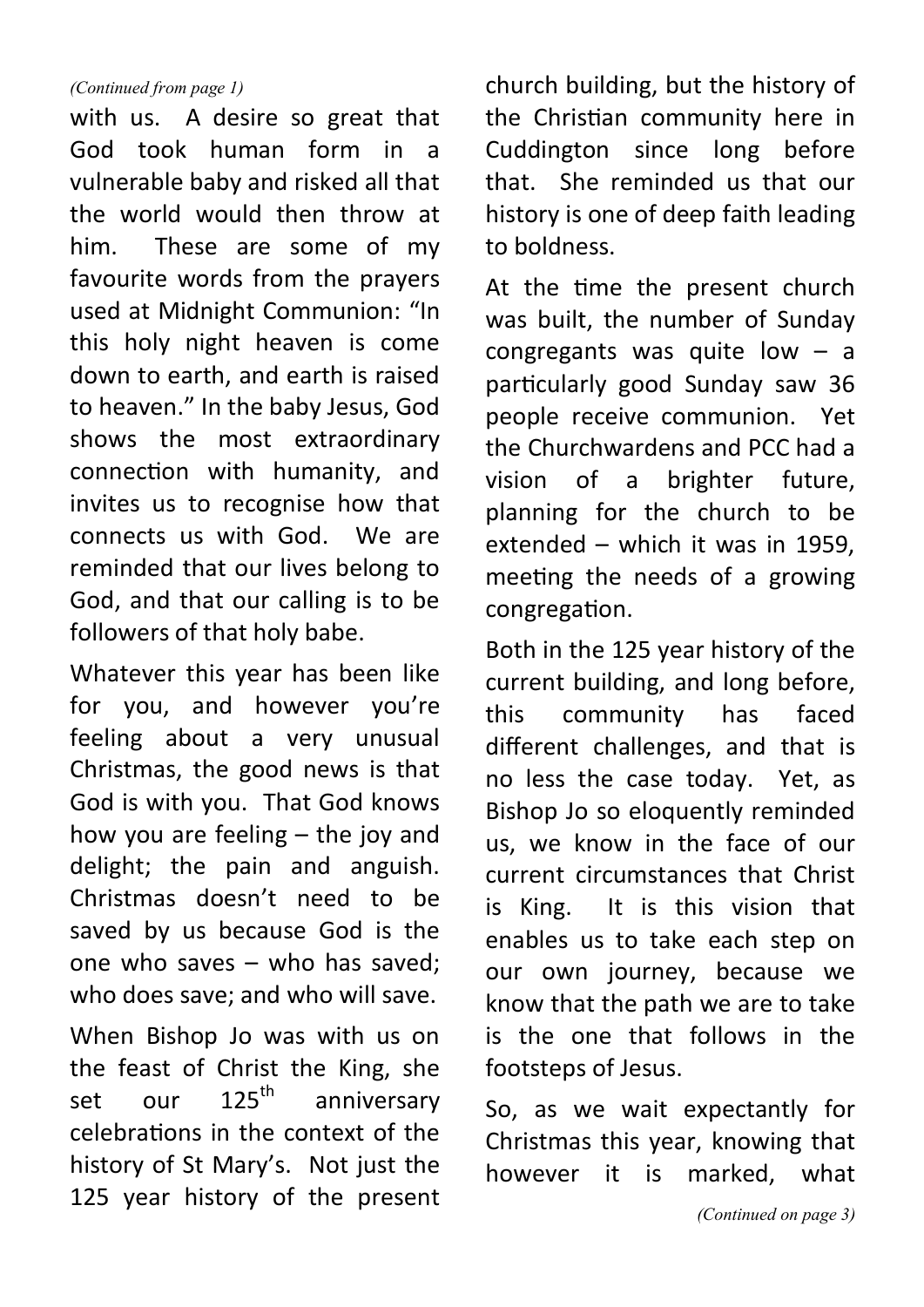

#### *(Continued from page 2)*

matters is the knowledge of God's love for and with us, we can also take time to consider our next steps as a church community. Whatever those steps are, they must be marked out by our care and concern for those who are the

most vulnerable; the poorest; the voiceless. For it is in following Christ in this way, and seeing Christ in the faces of those around us, whoever they are, that we will find ourselves truly blessed – this Christmas and beyond.

#### **Theresa Ricketts**

## **Church Opening Times**

The church building is currently open Tuesday, Thursday and Friday 10-12, and during the week of  $21<sup>st</sup>$  December it will be open daily from 10-4, so please come along to see the crib.

## **Help Our Finances while Celebrating Our Anniversary**



If you are looking for ideal Christmas gifts, we now have more of our 125<sup>th</sup> anniversary tea towels and recipe books. These are available for £7.50 each, or any three for £20. To place your order, please contact Sara on [sarablairtomlin@gmail.com](mailto:sarablairtomlin@gmail.com)